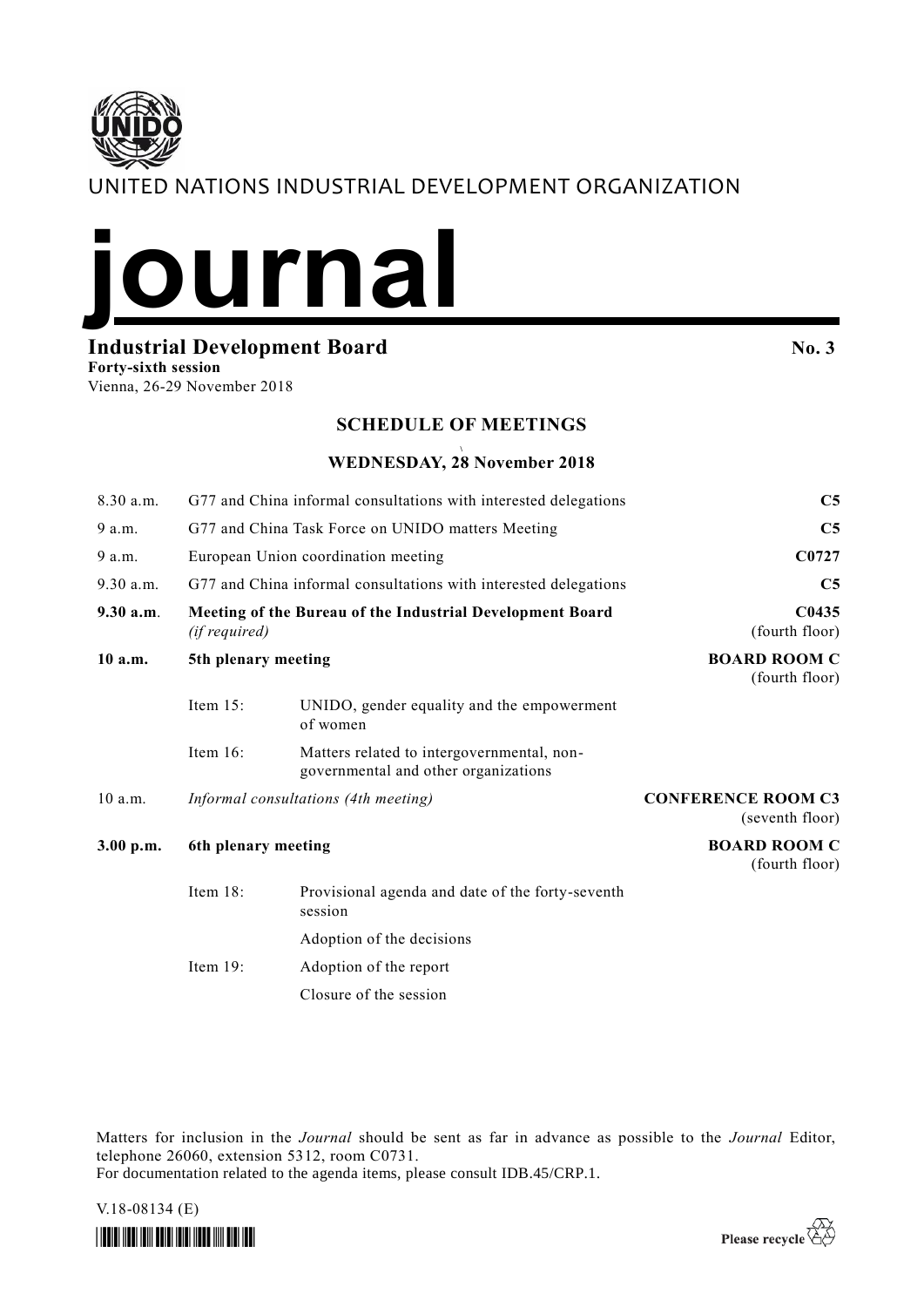#### **SUMMARY OF MEETINGS**

#### **TUESDAY, 27 NOVEMBER 2018**

# **3rd PLENARY MEETING (morning)**

#### **Item 4: Report of the Programme and Budget Committee, including sub-items (a) to (f)** (continued)

Statements were made by representatives of Japan, Germany, South Africa, Mexico, the Republic of Korea, Kenya, Burkina Faso, and Sweden.

A statement was made by a representative of the Secretariat.

#### **Item 5: UNIDO and the 2030 Agenda for Sustainable Development**

Statements were made by representatives of Ecuador (on behalf of the G77 and China), China (on behalf of the Asia and Pacific Group), Nigeria (on behalf of the African Group), Brazil (on behalf of GRULAC), the Dominican Republic, Mexico, Belarus, Kuwait, Bangladesh, Angola, Nepal, Qatar, Burkina Faso, Algeria, and the International Telecommunication Union (ITU).

#### **Item 6: United Nations Industrial Development reform**

Statements were made by representatives of Ecuador (on behalf of the G77 and China), China (on behalf of the Asia and Pacific Group), Brazil (on behalf of GRULAC), Japan, China, Germany, Mexico, Belarus, Iran (Islamic Republic of), Kenya, Nepal, and Switzerland.

#### **Item 11: UNIDO Independent Audit Advisory Committee**

A statement was made by the Chairperson of the Independent Audit Advisory Committee.

Statements were made by representatives of Ecuador (on behalf of the G77 and China), Japan and Mexico.

#### **Item 12: Internal Oversight Activities**

A statement was made by the representative of Ecuador (on behalf of the G77 and China).

# **Item 7: UNIDO activities in energy and the environment**

Statements were made by representatives of Ecuador (on behalf of the G77 and China), Nigeria (on behalf of the African Group), Brazil (on behalf of GRULAC), Japan, Sudan, Mexico, Kenya, Angola, Yemen, and Costa Rica.

#### **4th PLENARY MEETING (afternoon)**

#### **Item 8: Sustainable development in middle-income countries**

Statements were made by representatives of Ecuador (on behalf of the G77 and China), Brazil (on behalf of GRULAC), Mexico, Belarus, Kuwait, Kenya, and Japan.